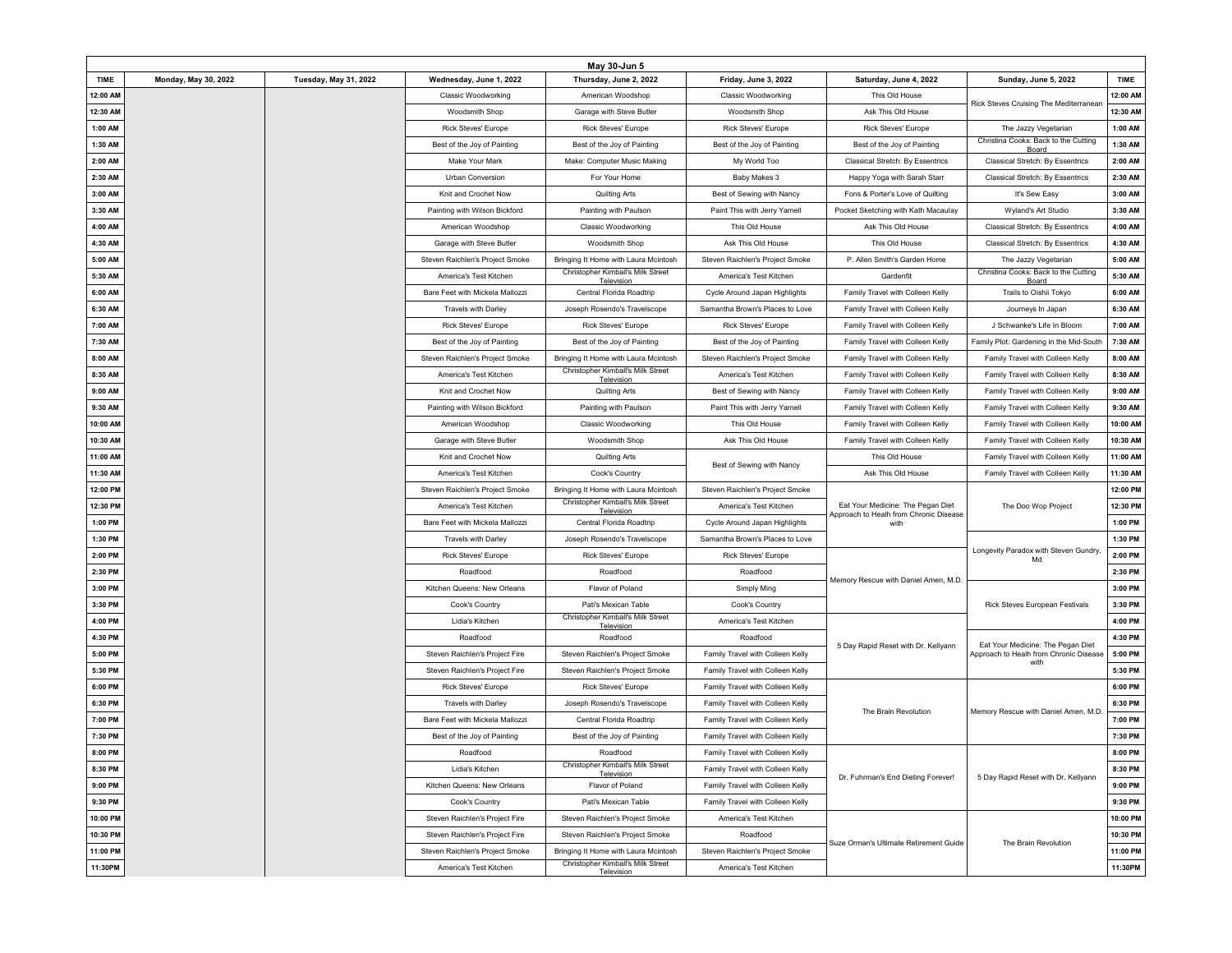|             | Jun 6-12                                       |                                                                               |                                                       |                                                 |                                                                             |                                                                                     |                                                 |             |
|-------------|------------------------------------------------|-------------------------------------------------------------------------------|-------------------------------------------------------|-------------------------------------------------|-----------------------------------------------------------------------------|-------------------------------------------------------------------------------------|-------------------------------------------------|-------------|
| <b>TIME</b> | Monday, June 6, 2022                           | Tuesday, June 7, 2022                                                         | Wednesday, June 8, 2022                               | Thursday, June 9, 2022                          | Friday, June 10, 2022                                                       | Saturday, June 11, 2022                                                             | Sunday, June 12, 2022                           | <b>TIME</b> |
| 12:00 AM    |                                                | This Old House                                                                | <b>Classic Woodworking</b>                            | American Woodshop                               | <b>Classic Woodworking</b>                                                  | This Old House                                                                      |                                                 | 12:00 AM    |
| 12:30 AM    | Rick Steves Egypt: Yesterday & Today           | Ask This Old House                                                            | Woodsmith Shop                                        | Garage with Steve Butler                        | Woodsmith Shop                                                              | Ask This Old House                                                                  | Rick Steves European Festivals                  | 12:30 AM    |
| 1:00 AM     | The Jazzy Vegetarian                           | <b>Rick Steves' Europe</b>                                                    | <b>Rick Steves' Europe</b>                            | <b>Rick Steves' Europe</b>                      | <b>Rick Steves' Europe</b>                                                  | <b>Rick Steves' Europe</b>                                                          | The Jazzy Vegetarian                            | 1:00 AM     |
| 1:30 AM     | Christina Cooks: Back to the Cutting<br>Board  | Best of the Joy of Painting                                                   | Best of the Joy of Painting                           | Best of the Joy of Painting                     | Best of the Joy of Painting                                                 | Best of the Joy of Painting                                                         | Christina Cooks: Back to the Cutting<br>Board   | 1:30 AM     |
| 2:00 AM     |                                                | J Schwanke's Life In Bloom                                                    | Make Your Mark                                        | Make: Wearable Technology                       | My World Too                                                                | Classical Stretch: By Essentrics                                                    | Classical Stretch: By Essentrics                | 2:00 AM     |
| 2:30 AM     | The Legacy List with Matt Paxton               | Make48                                                                        | Urban Conversion                                      | For Your Home                                   | Baby Makes 3                                                                | Happy Yoga with Sarah Starr                                                         | Classical Stretch: By Essentrics                | 2:30 AM     |
| 3:00 AM     | Best of Sewing with Nancy                      | Quilting Arts                                                                 | <b>Fresh Quilting</b>                                 | Quilting Arts                                   | Best of Sewing with Nancy                                                   | Fons & Porter's Love of Quilting                                                    | It's Sew Easy                                   | 3:00 AM     |
| 3:30 AM     | Paint This with Jerry Yarnell                  | Painting and Travel with Roger & Sarah<br>Bansemer                            | Painting with Wilson Bickford                         | Painting with Paulson                           | Paint This with Jerry Yarnell                                               | Pocket Sketching with Kath Macaulay                                                 | Wyland's Art Studio                             | 3:30 AM     |
| 4:00 AM     | This Old House                                 | <b>Classic Woodworking</b>                                                    | American Woodshop                                     | <b>Classic Woodworking</b>                      | This Old House                                                              | Ask This Old House                                                                  | Classical Stretch: By Essentrics                | 4:00 AM     |
| 4:30 AM     | Ask This Old House                             | Woodsmith Shop                                                                | Garage with Steve Butler                              | Woodsmith Shop                                  | Ask This Old House                                                          | This Old House                                                                      | Classical Stretch: By Essentrics                | 4:30 AM     |
| 5:00 AM     | Dining with the Chef                           | George Hirsch Lifestyle                                                       | Steven Raichlen's Project Smoke                       | Bringing It Home with Laura Mcintosh            | Steven Raichlen's Project Smoke                                             | P. Allen Smith's Garden Home                                                        | The Jazzy Vegetarian                            | 5:00 AM     |
| 5:30 AM     | Savor Dakota                                   | Lidia's Kitchen                                                               | America's Test Kitchen                                | Christopher Kimball's Milk Street<br>Television | America's Test Kitchen                                                      | Gardenfit                                                                           | Christina Cooks: Back to the Cutting<br>Board   | 5:30 AM     |
| 6:00 AM     | Discover The Upper Cumberland                  | Fly Brother with Ernest White II                                              | Bare Feet with Mickela Mallozzi                       | Central Florida Roadtrip                        | Cycle Around Japan Highlights                                               | Rudy Maxa's World                                                                   | Trails to Oishii Tokyo                          | 6:00 AM     |
| 6:30 AM     | Family Travel with Colleen Kelly               | Joseph Rosendo's Travelscope                                                  | Travels with Darley                                   | Joseph Rosendo's Travelscope                    | Samantha Brown's Places to Love                                             | <b>Curious Traveler</b>                                                             | Journeys In Japan                               | 6:30 AM     |
| 7:00 AM     | Rick Steves' Europe                            | <b>Rick Steves' Europe</b>                                                    | <b>Rick Steves' Europe</b>                            | <b>Rick Steves' Europe</b>                      | <b>Rick Steves' Europe</b>                                                  | Travels with Darley                                                                 | J Schwanke's Life In Bloom                      | 7:00 AM     |
| 7:30 AM     | Best of the Joy of Painting                    | Best of the Joy of Painting                                                   | Best of the Joy of Painting                           | Best of the Joy of Painting                     | Best of the Joy of Painting                                                 | Joseph Rosendo's Travelscope                                                        | Family Plot: Gardening in the Mid-South         | 7:30 AM     |
| 8:00 AM     | Baking with Julia                              | George Hirsch Lifestyle                                                       | Steven Raichlen's Project Smoke                       | Bringing It Home with Laura Mcintosh            | Steven Raichlen's Project Smoke                                             | Smart Travels - Pacific Rim with Rudy<br>Maxa                                       | Rudy Maxa's World                               | 8:00 AM     |
| 8:30 AM     | My Greek Table with Diane Kochilas             | Lidia's Kitchen                                                               | America's Test Kitchen                                | Christopher Kimball's Milk Street<br>Television | America's Test Kitchen                                                      | <b>Rick Steves' Europe</b>                                                          | <b>Curious Traveler</b>                         | 8:30 AM     |
| 9:00 AM     | Best of Sewing with Nancy                      | <b>Quilting Arts</b>                                                          | <b>Fresh Quilting</b>                                 | Quilting Arts                                   | Best of Sewing with Nancy                                                   | Samantha Brown's Places to Love                                                     | <b>Travels with Darley</b>                      | 9:00 AM     |
| 9:30 AM     | Paint This with Jerry Yarnell                  | Painting and Travel with Roger & Sarah<br>Bansemer                            | Painting with Wilson Bickford                         | Painting with Paulson                           | Paint This with Jerry Yarnell                                               | Field Trip with Curtis Stone                                                        | Joseph Rosendo's Travelscope                    | 9:30 AM     |
| 10:00 AM    | This Old House                                 | <b>Classic Woodworking</b>                                                    | American Woodshop                                     | <b>Classic Woodworking</b>                      | This Old House                                                              | Art Wolfe's Travels to the Edge                                                     | Smart Travels - Pacific Rim with Rudy<br>Maxa   | 10:00 AM    |
| 10:30 AM    | Ask This Old House                             | Woodsmith Shop                                                                | Garage with Steve Butler                              | Woodsmith Shop                                  | Ask This Old House                                                          | Ireland: County By County                                                           | Rick Steves' Europe                             | 10:30 AM    |
| 11:00 AM    | Best of Sewing with Nancy                      | Quilting Arts                                                                 | <b>Fresh Quilting</b>                                 | <b>Quilting Arts</b>                            | Best of Sewing with Nancy                                                   | This Old House                                                                      | Samantha Brown's Places to Love                 | 11:00 AM    |
| 11:30 AM    | America's Test Kitchen                         | Cook's Country                                                                | America's Test Kitchen                                | Cook's Country                                  | America's Test Kitchen                                                      | Ask This Old House                                                                  | Field Trip with Curtis Stone                    | 11:30 AM    |
| 12:00 PM    |                                                | Rick Steves Fascism In Europe                                                 | The World of Wisdom & Wonder                          |                                                 |                                                                             | Memory Rescue with Daniel Amen, M.D.                                                | Forever Painless with Miranda Esmonde-<br>White | 12:00 PM    |
| 12:30 PM    | orever Painless with Miranda Esmonde-<br>White |                                                                               |                                                       |                                                 |                                                                             |                                                                                     |                                                 | 12:30 PM    |
| 1:00 PM     |                                                |                                                                               |                                                       |                                                 |                                                                             |                                                                                     |                                                 |             |
|             |                                                |                                                                               |                                                       | Suze Orman's Ultimate Retirement Guide          | Dr. Fuhrman's End Dieting Forever!                                          |                                                                                     |                                                 | 1:00 PM     |
| 1:30 PM     |                                                |                                                                               |                                                       |                                                 |                                                                             |                                                                                     |                                                 | 1:30 PM     |
| 2:00 PM     |                                                | Longevity Paradox with Steven Gundry,<br>Md                                   | Forever Painless with Miranda Esmonde-<br>White       |                                                 |                                                                             |                                                                                     | Rick Steves European Festivals                  | 2:00 PM     |
| 2:30 PM     | Suze Orman's Ultimate Retirement Guide         |                                                                               |                                                       | Rick Steves Fascism In Europe                   |                                                                             | Clint Black: Mostly Hits & The Mrs.                                                 |                                                 | 2:30 PM     |
| 3:00 PM     |                                                |                                                                               |                                                       |                                                 | The Brain Revolution                                                        |                                                                                     |                                                 | 3:00 PM     |
| 3:30 PM     |                                                |                                                                               |                                                       |                                                 |                                                                             |                                                                                     | Longevity Paradox with Steven Gundry,<br>Md     | 3:30 PM     |
| 4:00 PM     | The Queen's Garden                             | Dr. Fuhrman's End Dieting Forever!                                            | 5 Day Rapid Reset with Dr. Kellyann                   |                                                 |                                                                             | Nitty Gritty Dirt Band: 50 Years and<br>Circlin' Back                               |                                                 | 4:00 PM     |
| 4:30 PM     |                                                |                                                                               |                                                       | Rick Steves' Heart of Italy                     | Eat Your Medicine: The Pegan Diet<br>Approach to Healh from Chronic Disease |                                                                                     |                                                 | 4:30 PM     |
| 5:00 PM     |                                                |                                                                               |                                                       |                                                 | with                                                                        |                                                                                     | The World of Wisdom & Wonder                    | 5:00 PM     |
| 5:30 PM     | Rick Steves Why We Travel                      |                                                                               |                                                       |                                                 |                                                                             |                                                                                     |                                                 | 5:30 PM     |
| 6:00 PM     |                                                | Suze Orman's Ultimate Retirement Guide   Memory Rescue with Daniel Amen, M.D. |                                                       |                                                 |                                                                             | Dr. Fuhrman's End Dieting Forever!                                                  |                                                 | 6:00 PM     |
| 6:30 PM     |                                                |                                                                               |                                                       | Rick Steves' Europe: Great German Cities        | Carpenters: Close to You                                                    |                                                                                     | Eat Your Medicine: The Pegan Diet               | 6:30 PM     |
| 7:00 PM     | Rick Steves' Heart of Italy                    |                                                                               |                                                       |                                                 |                                                                             |                                                                                     | Approach to Healh from Chronic Disease<br>with  | 7:00 PM     |
| 7:30 PM     |                                                |                                                                               | Paul Anka: His Hits and a Tribute to Frank<br>Sinatra |                                                 |                                                                             | The Brain Revolution                                                                |                                                 | 7:30 PM     |
| 8:00 PM     |                                                | Magic Moments: The Best of 50s Pop (My<br>Music Presents)                     |                                                       | The Queen's Garden                              | This Land Is Your Land                                                      |                                                                                     |                                                 | 8:00 PM     |
| 8:30 PM     |                                                |                                                                               |                                                       |                                                 |                                                                             |                                                                                     |                                                 | 8:30 PM     |
| 9:00 PM     | Rick Steves' Europe: Great German Cities       |                                                                               |                                                       |                                                 |                                                                             |                                                                                     | Memory Rescue with Daniel Amen, M.D.            | 9:00 PM     |
| 9:30 PM     |                                                |                                                                               | Suze Orman's Ultimate Retirement Guide                | Eat Your Medicine: The Pegan Diet               |                                                                             | The Queen's Garden                                                                  |                                                 | 9:30 PM     |
| 10:00 PM    |                                                | The Doo Wop Project                                                           |                                                       | Approach to Healh from Chronic Disease<br>with  | Memory Rescue with Daniel Amen, M.D.                                        |                                                                                     |                                                 | 10:00 PM    |
| 10:30 PM    |                                                |                                                                               |                                                       |                                                 |                                                                             |                                                                                     |                                                 | 10:30 PM    |
| 11:00 PM    | Dr. Fuhrman's End Dieting Forever!             | Rick Steves Why We Travel                                                     | Longevity Paradox with Steven Gundry,<br>Md           | Aging Backwards 3 with Miranda<br>Esmonde-White | The World of Wisdom & Wonder                                                | Eat Your Medicine: The Pegan Diet<br>Approach to Healh from Chronic Disease<br>with | 5 Day Rapid Reset with Dr. Kellyann             | 11:00 PM    |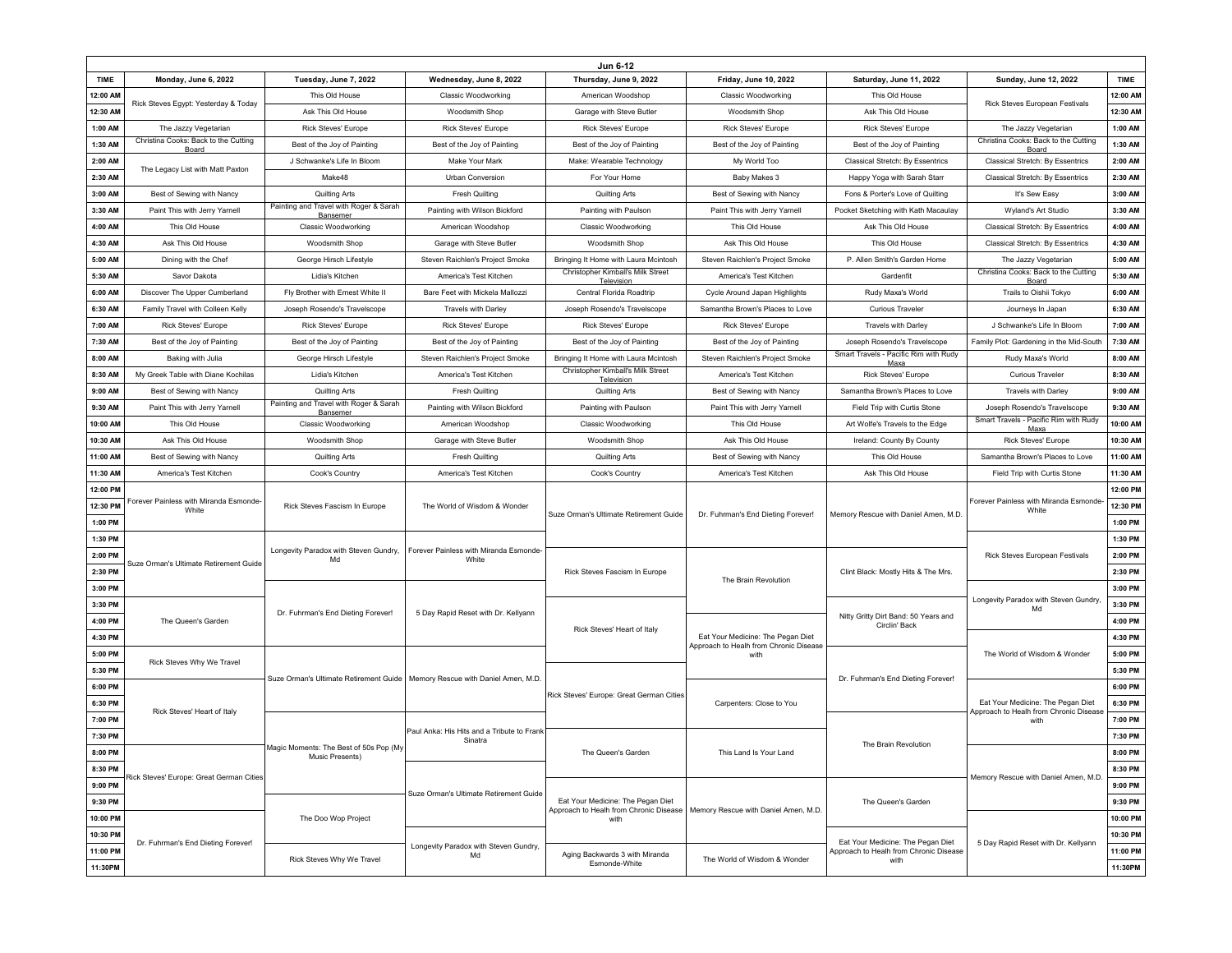| 19          |                                               |                                                    |                                 |                                                 |                                 |                                                 |                                                      |          |
|-------------|-----------------------------------------------|----------------------------------------------------|---------------------------------|-------------------------------------------------|---------------------------------|-------------------------------------------------|------------------------------------------------------|----------|
| <b>TIME</b> | Monday, June 13, 2022                         | Tuesday, June 14, 2022                             | Wednesday, June 15, 2022        | Thursday, June 16, 2022                         | Friday, June 17, 2022           | Saturday, June 18, 2022                         | Sunday, June 19, 2022                                | TIME     |
| 12:00 AM    |                                               | This Old House                                     | <b>Classic Woodworking</b>      | American Woodshop                               | <b>Classic Woodworking</b>      | This Old House                                  |                                                      | 12:00 AM |
| 12:30 AM    | Rick Steves Why We Travel                     | Ask This Old House                                 | Woodsmith Shop                  | Garage with Steve Butler                        | Woodsmith Shop                  | Ask This Old House                              | Rick Steves European Festivals                       | 12:30 AM |
| 1:00 AM     | The Jazzy Vegetarian                          | Rick Steves' Europe                                | <b>Rick Steves' Europe</b>      | Rick Steves' Europe                             | <b>Rick Steves' Europe</b>      | <b>Rick Steves' Europe</b>                      | The Jazzy Vegetarian                                 | 1:00 AM  |
| 1:30 AM     | Christina Cooks: Back to the Cutting<br>Board | Best of the Joy of Painting                        | Best of the Joy of Painting     | Best of the Joy of Painting                     | Best of the Joy of Painting     | Best of the Joy of Painting                     | Christina Cooks: Back to the Cutting<br>Board        | 1:30 AM  |
| 2:00 AM     |                                               | J Schwanke's Life In Bloom                         | Make Your Mark                  | Make It Artsy                                   | My World Too                    | Classical Stretch: By Essentrics                | Classical Stretch: By Essentrics                     | 2:00 AM  |
| 2:30 AM     | The Legacy List with Matt Paxton              | Make48                                             | Urban Conversion                | For Your Home                                   | Baby Makes 3                    | Happy Yoga with Sarah Starr                     | Classical Stretch: By Essentrics                     | 2:30 AM  |
| 3:00 AM     | Best of Sewing with Nancy                     | Quilting Arts                                      | <b>Fresh Quilting</b>           | Quilting Arts                                   | Best of Sewing with Nancy       | Fons & Porter's Love of Quilting                | It's Sew Easy                                        | 3:00 AM  |
| 3:30 AM     | Paint This with Jerry Yarnell                 | Painting and Travel with Roger & Sarah<br>Bansemer | Painting with Wilson Bickford   | Painting with Paulson                           | Paint This with Jerry Yarnell   | Pocket Sketching with Kath Macaulay             | Wyland's Art Studio                                  | 3:30 AM  |
| 4:00 AM     | This Old House                                | <b>Classic Woodworking</b>                         | American Woodshop               | <b>Classic Woodworking</b>                      | This Old House                  | Ask This Old House                              | Classical Stretch: By Essentrics                     | 4:00 AM  |
| 4:30 AM     | Ask This Old House                            | Woodsmith Shop                                     | Garage with Steve Butler        | Woodsmith Shop                                  | Ask This Old House              | This Old House                                  | Classical Stretch: By Essentrics                     | 4:30 AM  |
| 5:00 AM     | Dining with the Chef                          | George Hirsch Lifestyle                            | Steven Raichlen's Project Smoke | Bringing It Home with Laura Mcintosh            | Steven Raichlen's Project Smoke | P. Allen Smith's Garden Home                    | The Jazzy Vegetarian                                 | 5:00 AM  |
| 5:30 AM     | Savor Dakota                                  | Lidia's Kitchen                                    | America's Test Kitchen          | Christopher Kimball's Milk Street<br>Television | America's Test Kitchen          | Gardenfit                                       | Christina Cooks: Back to the Cutting<br>Board        | 5:30 AM  |
| 6:00 AM     | Discover The Upper Cumberland                 | Fly Brother with Ernest White II                   | Bare Feet with Mickela Mallozzi | Central Florida Roadtrip                        | Cycle Around Japan Highlights   | Roadfood                                        | Trails to Oishii Tokyo                               | 6:00 AM  |
| 6:30 AM     | Family Travel with Colleen Kelly              | Joseph Rosendo's Travelscope                       | Travels with Darley             | Joseph Rosendo's Travelscope                    | Samantha Brown's Places to Love | Roadfood                                        | Journeys In Japan                                    | 6:30 AM  |
| 7:00 AM     | <b>Rick Steves' Europe</b>                    | <b>Rick Steves' Europe</b>                         | <b>Rick Steves' Europe</b>      | <b>Rick Steves' Europe</b>                      | <b>Rick Steves' Europe</b>      | Roadfood                                        | J Schwanke's Life In Bloom                           | 7:00 AM  |
| 7:30 AM     | Best of the Joy of Painting                   | Best of the Joy of Painting                        | Best of the Joy of Painting     | Best of the Joy of Painting                     | Best of the Joy of Painting     | Roadfood                                        | Family Plot: Gardening in the Mid-South              | 7:30 AM  |
| 8:00 AM     | Baking with Julia                             | George Hirsch Lifestyle                            | Steven Raichlen's Project Smoke | Bringing It Home with Laura Mcintosh            | Steven Raichlen's Project Smoke | Roadfood                                        | Roadfood                                             | 8:00 AM  |
| 8:30 AM     | My Greek Table with Diane Kochilas            | Lidia's Kitchen                                    | America's Test Kitchen          | Christopher Kimball's Milk Street<br>Television | America's Test Kitchen          | Roadfood                                        | Roadfood                                             | 8:30 AM  |
| 9:00 AM     | Best of Sewing with Nancy                     | <b>Quilting Arts</b>                               | <b>Fresh Quilting</b>           | Quilting Arts                                   | Best of Sewing with Nancy       | Roadfood                                        | Roadfood                                             | 9:00 AM  |
| 9:30 AM     | Paint This with Jerry Yarnell                 | Painting and Travel with Roger & Sarah<br>Bansemer | Painting with Wilson Bickford   | Painting with Paulson                           | Paint This with Jerry Yarnell   | Roadfood                                        | Roadfood                                             | 9:30 AM  |
| 10:00 AM    | This Old House                                | <b>Classic Woodworking</b>                         | American Woodshop               | <b>Classic Woodworking</b>                      | This Old House                  | Roadfood                                        | Roadfood                                             | 10:00 AM |
| 10:30 AM    | Ask This Old House                            | Woodsmith Shop                                     | Garage with Steve Butler        | Woodsmith Shop                                  | Ask This Old House              | Roadfood                                        | Roadfood                                             | 10:30 AM |
| 11:00 AM    | Best of Sewing with Nancy                     | <b>Quilting Arts</b>                               | Fresh Quilting                  | <b>Quilting Arts</b>                            | Best of Sewing with Nancy       | This Old House                                  | Roadfood                                             | 11:00 AM |
| 11:30 AM    | America's Test Kitchen                        | Cook's Country                                     | America's Test Kitchen          | Cook's Country                                  | America's Test Kitchen          | Ask This Old House                              | Roadfood                                             | 11:30 AM |
| 12:00 PM    | Baking with Julia                             | George Hirsch Lifestyle                            | Steven Raichlen's Project Smoke | Bringing It Home with Laura Mcintosh            | Steven Raichlen's Project Smoke | America's Test Kitchen                          | Roadfood                                             | 12:00 PM |
| 12:30 PM    | Savor Dakota                                  | Lidia's Kitchen                                    | America's Test Kitchen          | Christopher Kimball's Milk Street<br>Television | America's Test Kitchen          | Cook's Country                                  | Roadfood                                             | 12:30 PM |
| 1:00 PM     | Discover The Upper Cumberland                 | Fly Brother with Ernest White II                   | Bare Feet with Mickela Mallozzi | Central Florida Roadtrip                        | Cycle Around Japan Highlights   | Slovakia: Treasures in the Heart of             | Roadfood                                             | 1:00 PM  |
| 1:30 PM     | Family Travel with Colleen Kelly              | Joseph Rosendo's Travelscope                       | Travels with Darley             | Joseph Rosendo's Travelscope                    | Samantha Brown's Places to Love | Europe                                          | Simply Ming                                          | 1:30 PM  |
| 2:00 PM     | <b>Rick Steves' Europe</b>                    | Rick Steves' Europe                                | <b>Rick Steves' Europe</b>      | <b>Rick Steves' Europe</b>                      | Rick Steves' Europe             | <b>Rick Steves' Europe</b>                      | Tastemakers                                          | 2:00 PM  |
| 2:30 PM     | Roadfood                                      | Roadfood                                           | Roadfood                        | Roadfood                                        | Roadfood                        | Christopher Kimball's Milk Street<br>Television | Lidia's Kitchen                                      | 2:30 PM  |
| 3:00 PM     | Simply Ming                                   | Steven Raichlen's Project Fire                     | Kitchen Queens: New Orleans     | Flavor of Poland                                | Simply Ming                     | Sara's Weeknight Meals                          | Steven Raichlen's Project Fire                       | 3:00 PM  |
| 3:30 PM     | Cook's Country                                | Kevin Belton's Cookin' Louisiana                   | Cook's Country                  | Pati's Mexican Table                            | Cook's Country                  | Pati's Mexican Table                            |                                                      | 3:30 PM  |
| 4:00 PM     | America's Test Kitchen                        | Christopher Kimball's Milk Street<br>Television    | Lidia's Kitchen                 | Christopher Kimball's Milk Street<br>Television | America's Test Kitchen          | Jamie Oliver Together                           | Jamie Oliver Together                                | 4:00 PM  |
| 4:30 PM     | Roadfood                                      | Roadfood                                           | Roadfood                        | Roadfood                                        | Roadfood                        |                                                 |                                                      | 4:30 PM  |
| 5:00 PM     | <b>Travels with Darley</b>                    | Smart Travels - Pacific Rim with Rudy<br>Maxa      | Samantha Brown's Places to Love | Art Wolfe's Travels to the Edge                 | Roadfood                        | Best of the Joy of Painting                     | Roadfood                                             | 5:00 PM  |
| 5:30 PM     | Joseph Rosendo's Travelscope                  | Rick Steves' Europe                                | Field Trip with Curtis Stone    | Ireland: County By County                       | Roadfood                        | Best of the Joy of Painting                     | Roadfood                                             | 5:30 PM  |
| 6:00 PM     | <b>Rick Steves' Europe</b>                    | Rick Steves' Europe                                | <b>Rick Steves' Europe</b>      | <b>Rick Steves' Europe</b>                      | Roadfood                        | Slovakia: Treasures in the Heart of             | Chesapeake Bay By Air                                | 6:00 PM  |
| 6:30 PM     | Family Travel with Colleen Kelly              | Joseph Rosendo's Travelscope                       | <b>Travels with Darley</b>      | Joseph Rosendo's Travelscope                    | Roadfood                        | Europe                                          |                                                      | 6:30 PM  |
| 7:00 PM     | Ireland: County By County                     | Fly Brother with Ernest White II                   | Bare Feet with Mickela Mallozzi | Central Florida Roadtrip                        | Roadfood                        | Baking with Julia                               | My Greek Table with Diane Kochilas                   | 7:00 PM  |
| 7:30 PM     | Best of the Joy of Painting                   | Best of the Joy of Painting                        | Best of the Joy of Painting     | Best of the Joy of Painting                     | Roadfood                        | George Hirsch Lifestyle                         | Lidia's Kitchen<br>Christopher Kimball's Milk Street | 7:30 PM  |
| 8:00 PM     | Roadfood                                      | Roadfood<br>Christopher Kimball's Milk Street      | Roadfood                        | Roadfood<br>Christopher Kimball's Milk Street   | Roadfood                        | Bringing It Home with Laura Mcintosh            | <b>Television</b>                                    | 8:00 PM  |
| 8:30 PM     | America's Test Kitchen                        | Television                                         | Lidia's Kitchen                 | Television                                      | Roadfood                        | Steven Raichlen's Project Smoke                 | America's Test Kitchen                               | 8:30 PM  |
| 9:00 PM     | Simply Ming                                   | Steven Raichlen's Project Fire                     | Kitchen Queens: New Orleans     | Flavor of Poland                                | Roadfood                        | Steven Raichlen's Project Smoke                 | America's Test Kitchen                               | 9:00 PM  |
| 9:30 PM     | Cook's Country                                | Kevin Belton's Cookin' Louisiana                   | Cook's Country                  | Pati's Mexican Table                            | Roadfood                        | The Jazzy Vegetarian                            | Christina Cooks: Back to the Cutting<br>Board        | 9:30 PM  |
| 10:00 PM    | Travels with Darley                           | Smart Travels - Pacific Rim with Rudy<br>Maxa      | Samantha Brown's Places to Love | Art Wolfe's Travels to the Edge                 | America's Test Kitchen          | Best of the Joy of Painting                     | Roadfood                                             | 10:00 PM |
| 10:30 PM    | Joseph Rosendo's Travelscope                  | Rick Steves' Europe                                | Field Trip with Curtis Stone    | Ireland: County By County                       | Roadfood                        | Best of the Joy of Painting                     | Roadfood                                             | 10:30 PM |
| 11:00 PM    | Baking with Julia                             | George Hirsch Lifestyle                            | Steven Raichlen's Project Smoke | Bringing It Home with Laura Mcintosh            | Steven Raichlen's Project Smoke | Jamie Oliver Together                           | Jamie Oliver Together                                | 11:00 PM |
| 11:30PM     | My Greek Table with Diane Kochilas            | Lidia's Kitchen                                    | America's Test Kitchen          | Christopher Kimball's Milk Street<br>Television | America's Test Kitchen          |                                                 |                                                      | 11:30PM  |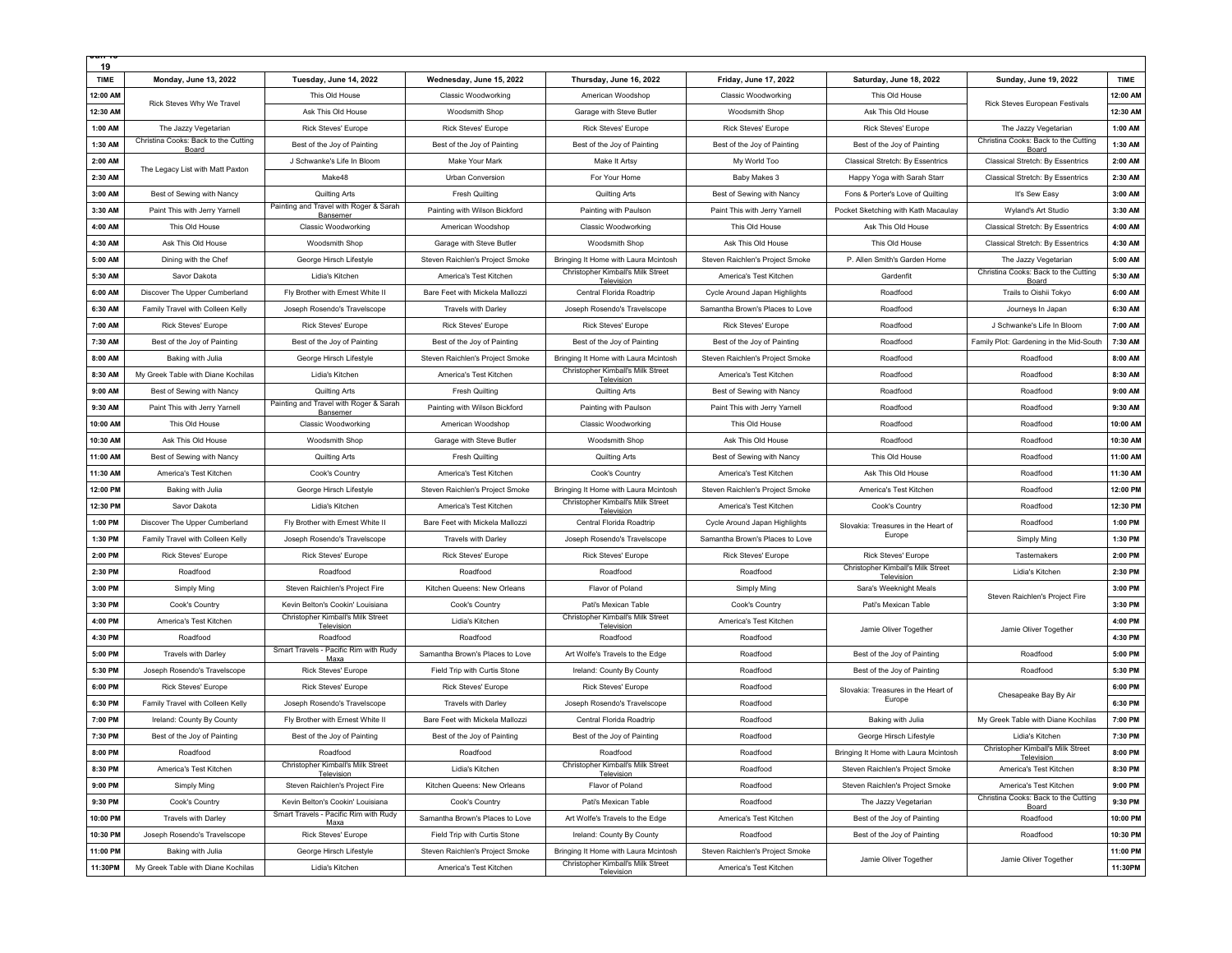|             | Jun 20-26                                     |                                                                                |                                 |                                                           |                                                               |                                                               |                                                                                               |             |
|-------------|-----------------------------------------------|--------------------------------------------------------------------------------|---------------------------------|-----------------------------------------------------------|---------------------------------------------------------------|---------------------------------------------------------------|-----------------------------------------------------------------------------------------------|-------------|
| <b>TIME</b> | Monday, June 20, 2022                         | Tuesday, June 21, 2022                                                         | Wednesday, June 22, 2022        | Thursday, June 23, 2022                                   | <b>Friday, June 24, 2022</b>                                  | Saturday, June 25, 2022                                       | Sunday, June 26, 2022                                                                         | <b>TIME</b> |
| 12:00 AM    | Chesapeake Bay By Air                         | This Old House                                                                 | Classic Woodworking             | American Woodshop                                         | <b>Classic Woodworking</b>                                    | <b>Classic Woodworking</b>                                    | Dream of Italy: Travel, Transform and                                                         | 12:00 AM    |
| 12:30 AM    |                                               | Ask This Old House                                                             | Woodsmith Shop                  | Garage with Steve Butler                                  | Woodsmith Shop                                                | Woodsmith Shop                                                | Thrive                                                                                        | 12:30 AM    |
| 1:00 AM     | The Jazzy Vegetarian                          | <b>Rick Steves' Europe</b>                                                     | <b>Rick Steves' Europe</b>      | <b>Rick Steves' Europe</b>                                | <b>Rick Steves' Europe</b>                                    | <b>Rick Steves' Europe</b>                                    | The Jazzy Vegetarian                                                                          | 1:00 AM     |
| 1:30 AM     | Christina Cooks: Back to the Cutting<br>Board | Best of the Joy of Painting                                                    | Best of the Joy of Painting     | Best of the Joy of Painting                               | Best of the Joy of Painting                                   | Best of the Joy of Painting                                   | Christina Cooks: Back to the Cutting<br>Board                                                 | 1:30 AM     |
| 2:00 AM     | The Legacy List with Matt Paxton              | J Schwanke's Life In Bloom                                                     | <b>Make Your Mark</b>           | Make It Artsy                                             | My World Too                                                  | My World Too                                                  | Classical Stretch: By Essentrics                                                              | 2:00 AM     |
| 2:30 AM     |                                               | Make48                                                                         | Urban Conversion                | For Your Home                                             | Baby Makes 3                                                  | Baby Makes 3                                                  | <b>Classical Stretch: By Essentrics</b>                                                       | 2:30 AM     |
| 3:00 AM     | Best of Sewing with Nancy                     | Quilting Arts                                                                  | Fresh Quilting                  | <b>Quilting Arts</b>                                      | Best of Sewing with Nancy                                     | Best of Sewing with Nancy                                     | It's Sew Easy                                                                                 | 3:00 AM     |
| 3:30 AM     | Paint This with Jerry Yarnell                 | Painting and Travel with Roger & Sarah<br>Bansemer                             | Painting with Wilson Bickford   | Painting with Paulson                                     | Paint This with Jerry Yarnell                                 | Paint This with Jerry Yarnell                                 | Wyland's Art Studio                                                                           | 3:30 AM     |
| 4:00 AM     | This Old House                                | <b>Classic Woodworking</b>                                                     | American Woodshop               | <b>Classic Woodworking</b>                                | This Old House                                                | This Old House                                                | Classical Stretch: By Essentrics                                                              | 4:00 AM     |
| 4:30 AM     | Ask This Old House                            | Woodsmith Shop                                                                 | Garage with Steve Butler        | Woodsmith Shop                                            | Ask This Old House                                            | Ask This Old House                                            | <b>Classical Stretch: By Essentrics</b>                                                       | 4:30 AM     |
| 5:00 AM     | Dining with the Chef                          | George Hirsch Lifestyle                                                        | Steven Raichlen's Project Smoke | Welcome to My Farm                                        | Steven Raichlen's Project Smoke                               | Steven Raichlen's Project Smoke                               | The Jazzy Vegetarian                                                                          | 5:00 AM     |
| 5:30 AM     | Savor Dakota                                  | Lidia's Kitchen                                                                | America's Test Kitchen          | Christopher Kimball's Milk Street<br>Television           | America's Test Kitchen                                        | America's Test Kitchen                                        | Christina Cooks: Back to the Cutting<br>Board                                                 | 5:30 AM     |
| 6:00 AM     | Discover The Upper Cumberland                 | Fly Brother with Ernest White II                                               | Bare Feet with Mickela Mallozzi | Central Florida Roadtrip                                  | Cycle Around Japan Highlights                                 | Cycle Around Japan Highlights                                 | Trails to Oishii Tokyo                                                                        | 6:00 AM     |
| 6:30 AM     | Family Travel with Colleen Kelly              | Joseph Rosendo's Travelscope                                                   | <b>Travels with Darley</b>      | Joseph Rosendo's Travelscope                              | Samantha Brown's Places to Love                               | Samantha Brown's Places to Love                               | Journeys In Japan                                                                             | 6:30 AM     |
| 7:00 AM     | <b>Rick Steves' Europe</b>                    | <b>Rick Steves' Europe</b>                                                     | Rick Steves' Europe             | <b>Rick Steves' Europe</b>                                | Rick Steves' Europe                                           | <b>Rick Steves' Europe</b>                                    | J Schwanke's Life In Bloom                                                                    | 7:00 AM     |
| 7:30 AM     | Best of the Joy of Painting                   | Best of the Joy of Painting                                                    | Best of the Joy of Painting     | Best of the Joy of Painting                               | Best of the Joy of Painting                                   | Best of the Joy of Painting                                   | Family Plot: Gardening in the Mid-South                                                       | 7:30 AM     |
| 8:00 AM     | Baking with Julia                             | George Hirsch Lifestyle                                                        | Steven Raichlen's Project Smoke | Welcome to My Farm                                        | Steven Raichlen's Project Smoke                               | Steven Raichlen's Project Smoke                               | This Old House Create Showcase: New<br>Orleans Rebuilt<br>This Old House Create Showcase: New | 8:00 AM     |
| 8:30 AM     | My Greek Table with Diane Kochilas            | Lidia's Kitchen                                                                | America's Test Kitchen          | Christopher Kimball's Milk Street<br>Television           | America's Test Kitchen                                        | America's Test Kitchen                                        | <b>Orleans Rebuilt</b>                                                                        | 8:30 AM     |
| 9:00 AM     | Best of Sewing with Nancy                     | Quilting Arts                                                                  | <b>Fresh Quilting</b>           | Quilting Arts                                             | Best of Sewing with Nancy                                     | Best of Sewing with Nancy                                     | This Old House Create Showcase: New<br><b>Orleans Rebuilt</b>                                 | 9:00 AM     |
| 9:30 AM     | Paint This with Jerry Yarnell                 | Painting and Travel with Roger & Sarah<br>Bansemer                             | Painting with Wilson Bickford   | Painting with Paulson                                     | Paint This with Jerry Yarnell                                 | Paint This with Jerry Yarnell                                 | This Old House Create Showcase: New<br><b>Orleans Rebuilt</b>                                 | 9:30 AM     |
| 10:00 AM    | This Old House                                | <b>Classic Woodworking</b>                                                     | American Woodshop               | Classic Woodworking                                       | This Old House                                                | This Old House                                                | This Old House Create Showcase: New<br>Orleans Rebuilt                                        | 10:00 AM    |
| 10:30 AM    | Ask This Old House                            | Woodsmith Shop                                                                 | Garage with Steve Butler        | Woodsmith Shop                                            | Ask This Old House                                            | Ask This Old House                                            | This Old House Create Showcase: New<br>Orleans Rebuilt                                        | 10:30 AM    |
| 11:00 AM    | Best of Sewing with Nancy                     | <b>Quilting Arts</b>                                                           | <b>Fresh Quilting</b>           | Quilting Arts                                             | Best of Sewing with Nancy                                     | Best of Sewing with Nancy                                     | This Old House Create Showcase: New<br>Orleans Rebuilt<br>This Old House Create Showcase: New | 11:00 AM    |
| 11:30 AM    | America's Test Kitchen                        | Cook's Country                                                                 | America's Test Kitchen          | Cook's Country                                            | America's Test Kitchen                                        | America's Test Kitchen                                        | Orleans Rebuilt<br>This Old House Create Showcase: New                                        | 11:30 AM    |
| 12:00 PM    | Baking with Julia                             | George Hirsch Lifestyle                                                        | Steven Raichlen's Project Smoke | Welcome to My Farm                                        | Steven Raichlen's Project Smoke                               | Steven Raichlen's Project Smoke                               | <b>Orleans Rebuilt</b>                                                                        | 12:00 PM    |
| 12:30 PM    | Savor Dakota                                  | Lidia's Kitchen                                                                | America's Test Kitchen          | Christopher Kimball's Milk Street<br>Television           | America's Test Kitchen                                        | America's Test Kitchen                                        | This Old House Create Showcase: New<br>Orleans Rebuilt                                        | 12:30 PM    |
| 1:00 PM     | Discover The Upper Cumberland                 | Fly Brother with Ernest White II                                               | Bare Feet with Mickela Mallozzi | Central Florida Roadtrip                                  | Cycle Around Japan Highlights                                 | Cycle Around Japan Highlights                                 | Roadfood                                                                                      | 1:00 PM     |
| 1:30 PM     | Family Travel with Colleen Kelly              | Joseph Rosendo's Travelscope                                                   | <b>Travels with Darley</b>      | Joseph Rosendo's Travelscope                              | Samantha Brown's Places to Love                               | Samantha Brown's Places to Love                               | <b>Simply Ming</b>                                                                            | 1:30 PM     |
| 2:00 PM     | <b>Rick Steves' Europe</b>                    | <b>Rick Steves' Europe</b>                                                     | <b>Rick Steves' Europe</b>      | Rick Steves' Europe                                       | <b>Rick Steves' Europe</b>                                    | <b>Rick Steves' Europe</b>                                    | Tastemakers                                                                                   | 2:00 PM     |
| 2:30 PM     | Roadfood                                      | Roadfood                                                                       | Roadfood                        | Roadfood                                                  | Roadfood                                                      | Roadfood                                                      | Lidia's Kitchen                                                                               | 2:30 PM     |
| 3:00 PM     | Simply Ming                                   | Steven Raichlen's Project Fire                                                 | Kitchen Queens: New Orleans     | Sara's Weeknight Meals                                    | Simply Ming                                                   | Simply Ming                                                   | Steven Raichlen's Project Fire                                                                | 3:00 PM     |
| 3:30 PM     | Cook's Country                                | Nick Stellino: Storyteller in the Kitchen<br>Christopher Kimball's Milk Street | Cook's Country                  | Pati's Mexican Table<br>Christopher Kimball's Milk Street | Cook's Country                                                | Cook's Country                                                |                                                                                               | 3:30 PM     |
| 4:00 PM     | America's Test Kitchen                        | Television                                                                     | Lidia's Kitchen                 | Television                                                | America's Test Kitchen                                        | America's Test Kitchen                                        | Jamie Oliver Together                                                                         | 4:00 PM     |
| 4:30 PM     | Roadfood                                      | Roadfood                                                                       | Roadfood                        | Roadfood                                                  | Roadfood<br>This Old House Create Showcase: New               | Roadfood<br>This Old House Create Showcase: New               | This Old House Create Showcase: New                                                           | 4:30 PM     |
| 5:00 PM     | Roadfood                                      | Roadfood                                                                       | Roadfood                        | Roadfood                                                  | <b>Orleans Rebuilt</b><br>This Old House Create Showcase: New | <b>Orleans Rebuilt</b><br>This Old House Create Showcase: New | Orleans Rebuilt<br>This Old House Create Showcase: New                                        | 5:00 PM     |
| 5:30 PM     | Roadfood                                      | Roadfood                                                                       | Roadfood                        | Roadfood                                                  | <b>Orleans Rebuilt</b><br>This Old House Create Showcase: New | <b>Orleans Rebuilt</b><br>This Old House Create Showcase: New | <b>Orleans Rebuilt</b>                                                                        | 5:30 PM     |
| 6:00 PM     | <b>Rick Steves' Europe</b>                    | <b>Rick Steves' Europe</b>                                                     | <b>Rick Steves' Europe</b>      | <b>Rick Steves' Europe</b>                                | <b>Orleans Rebuilt</b><br>This Old House Create Showcase: New | <b>Orleans Rebuilt</b><br>This Old House Create Showcase: New | Real Rail Adventures: Swiss International<br>Hubs                                             | 6:00 PM     |
| 6:30 PM     | Family Travel with Colleen Kelly              | Joseph Rosendo's Travelscope                                                   | <b>Travels with Darley</b>      | Joseph Rosendo's Travelscope                              | <b>Orleans Rebuilt</b><br>This Old House Create Showcase: New | <b>Orleans Rebuilt</b><br>This Old House Create Showcase: New |                                                                                               | 6:30 PM     |
| 7:00 PM     | Ireland: County By County                     | Fly Brother with Ernest White II                                               | Bare Feet with Mickela Mallozzi | Central Florida Roadtrip                                  | <b>Orleans Rebuilt</b><br>This Old House Create Showcase: New | Orleans Rebuilt<br>This Old House Create Showcase: New        | My Greek Table with Diane Kochilas                                                            | 7:00 PM     |
| 7:30 PM     | Best of the Joy of Painting                   | Best of the Joy of Painting                                                    | Best of the Joy of Painting     | Best of the Joy of Painting                               | Orleans Rebuilt<br>This Old House Create Showcase: New        | Orleans Rebuilt<br>This Old House Create Showcase: New        | Lidia's Kitchen<br>Christopher Kimball's Milk Street                                          | 7:30 PM     |
| 8:00 PM     | Roadfood                                      | Roadfood<br>Christopher Kimball's Milk Street                                  | Roadfood                        | Roadfood<br>Christopher Kimball's Milk Street             | Orleans Rebuilt<br>This Old House Create Showcase: New        | Orleans Rebuilt<br>This Old House Create Showcase: New        | Television                                                                                    | 8:00 PM     |
| 8:30 PM     | America's Test Kitchen                        | Television                                                                     | Lidia's Kitchen                 | Television                                                | <b>Orleans Rebuilt</b><br>This Old House Create Showcase: New | Orleans Rebuilt<br>This Old House Create Showcase: New        | America's Test Kitchen                                                                        | 8:30 PM     |
| 9:00 PM     | Simply Ming                                   | Steven Raichlen's Project Fire                                                 | Kitchen Queens: New Orleans     | Sara's Weeknight Meals                                    | <b>Orleans Rebuilt</b><br>This Old House Create Showcase: New | <b>Orleans Rebuilt</b><br>This Old House Create Showcase: New | America's Test Kitchen<br>Christina Cooks: Back to the Cutting                                | 9:00 PM     |
| 9:30 PM     | Cook's Country                                | Nick Stellino: Storyteller in the Kitchen                                      | Cook's Country                  | Pati's Mexican Table                                      | <b>Orleans Rebuilt</b>                                        | <b>Orleans Rebuilt</b>                                        | Board<br>This Old House Create Showcase: New                                                  | 9:30 PM     |
| 10:00 PM    | Roadfood                                      | Roadfood                                                                       | Roadfood                        | Roadfood                                                  | America's Test Kitchen                                        | America's Test Kitchen                                        | Orleans Rebuilt<br>This Old House Create Showcase: New                                        | 10:00 PM    |
| 10:30 PM    | Roadfood                                      | Roadfood                                                                       | Roadfood                        | Roadfood                                                  | Roadfood                                                      | Roadfood                                                      | Orleans Rebuilt                                                                               | 10:30 PM    |
| 11:00 PM    | Baking with Julia                             | George Hirsch Lifestyle                                                        | Steven Raichlen's Project Smoke | Welcome to My Farm<br>Christopher Kimball's Milk Street   | Steven Raichlen's Project Smoke                               | Steven Raichlen's Project Smoke                               | Jamie Oliver Together                                                                         | 11:00 PM    |
| 11:30PM     | My Greek Table with Diane Kochilas            | Lidia's Kitchen                                                                | America's Test Kitchen          | Television                                                | America's Test Kitchen                                        | America's Test Kitchen                                        |                                                                                               | 11:30PM     |